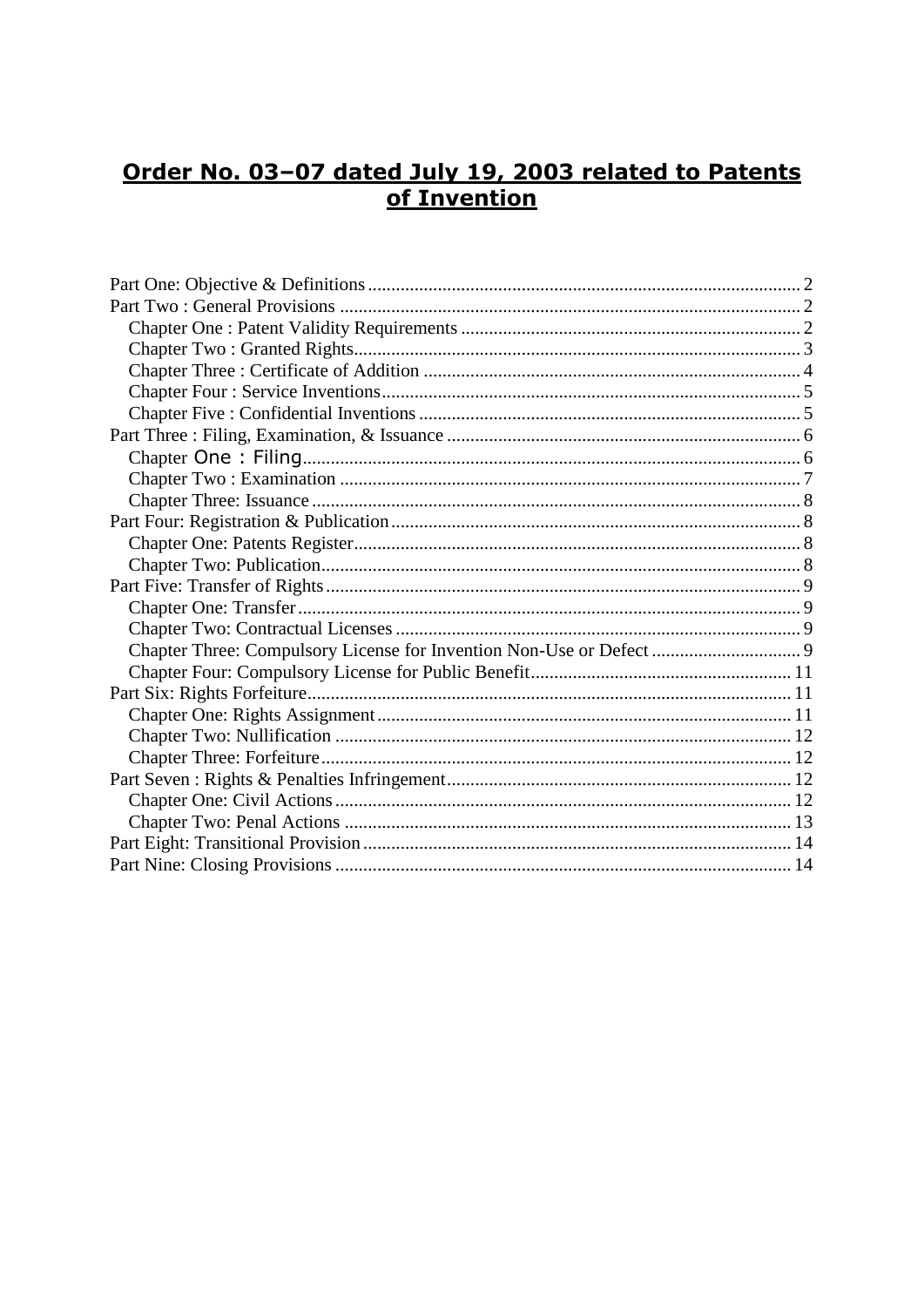# <span id="page-1-0"></span>**Part One: Objective & Definitions**

**Article 1:** This Order shall aim at determining the conditions of invention protection and the methods and effects thereof.

**Article 2:** The following words herein shall have the meanings indicated against each:

- Invention: an idea of an inventor that practically provides a solution for a specific problem in the technology field.

- Patent or Patent of Invention: a document delivered for the protection of an invention.

- Competent Authority: the National Algerian Institute for the Protection of Industrial Property.

# <span id="page-1-1"></span>**Part Two : General Provisions**

### <span id="page-1-2"></span>*Chapter One : Patent Validity Requirements*

**Article 3:** The new inventions resulting from an inventive activity and industrially applicable shall be protected by a patent of invention.

An invention may involve a product or a method.

**Article 4:** An invention shall be considered novel if not included in the state of art. This case includes all that is offered to the public by a written or oral description, by use or any other means around the world one day prior to filing the application for protection or the date of claiming priority thereof.

An invention shall not be considered publicly circulated once it is introduced within 12 months prior to the date of filing the patent or the priority date as a result of an act carried out by the applicant or his predecessor in right in accordance with Article 14 below, or an abusive act taken by a third party against the applicant or his predecessor in right.

**Article 5:** An invention shall be considered as resulting from an inventive activity if it is not recognized intuitively from the state of art.

**Article 6:** An invention shall be industrially applicable if its subject matter is liable to be manufactured or used in any type of industry.

**Article 7:** The following shall not be considered as inventions as provided herein:

- 1- Scientific principles, theories and discoveries, as well as the mathematical approaches.
- 2- Plans, principles and approaches purely designed to conduct cultural or entertaining work.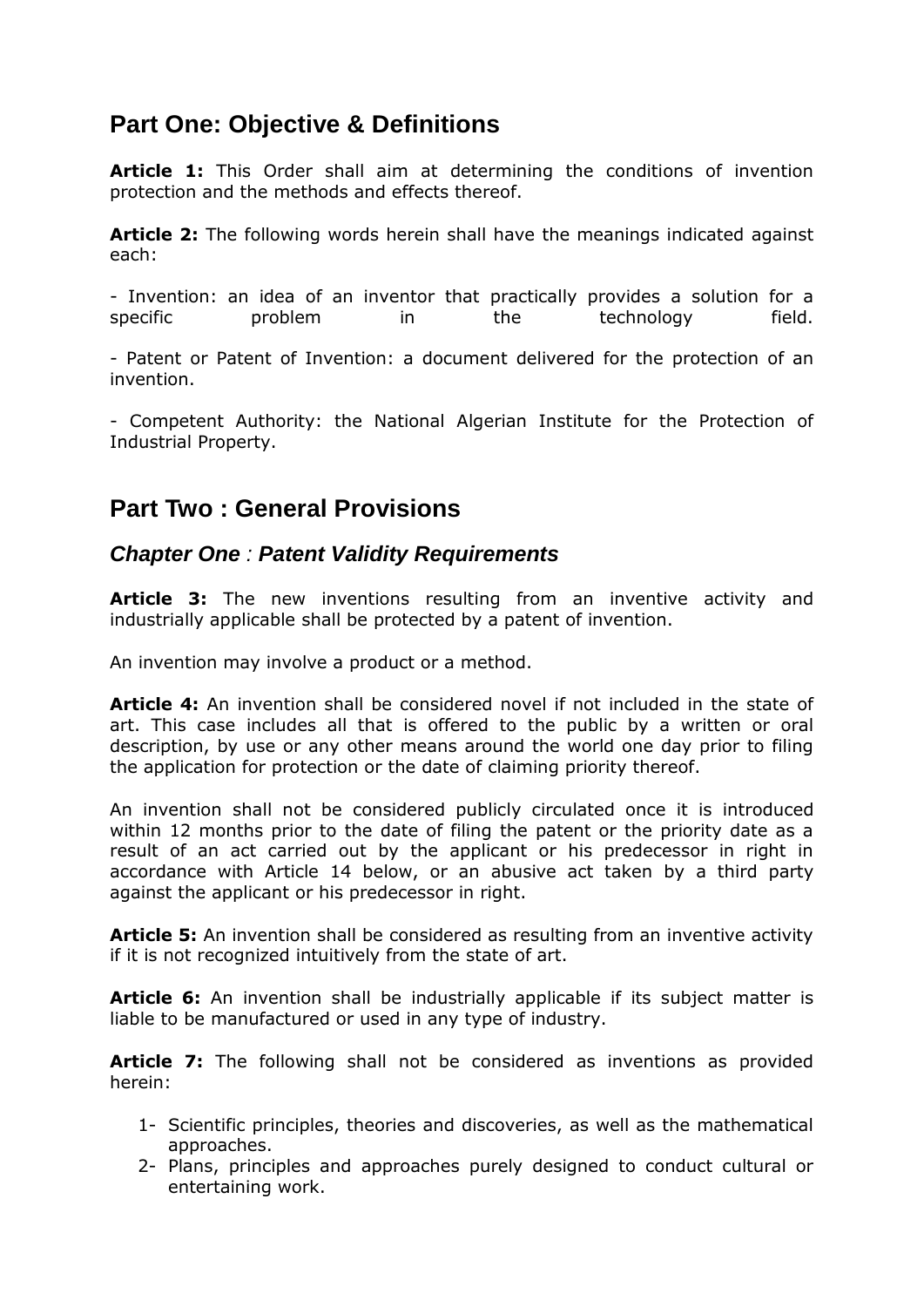- 3- Curriculums and systems of education, organization, management or enforcement.
- 4- Methods of treatment for human or animal by surgery or medicine, and diagnosis curriculums.
- 5- Provision of information.
- 6- Computer software.
- 7- Inventions of purely decorative nature.

**Article 8:** Under this Order, patents of invention may not be obtained for the following:

- 1- Plant varieties or animal species, and the pure biological methods to produce plants or animals.
- 2- Inventions of which application in Algeria would be in contrary to the public order or morals.
- 3- Inventions of which use in Algeria would be detrimental to the health and life of people, animals and plants or represent a serious threat to the protection of environment.

**Article 9:** The period of a patent of invention shall be twenty (20) years as of the date of filing the application subject to paying the registration and validity maintenance fees in accordance with the applicable legislation.

### <span id="page-2-0"></span>*Chapter Two : Granted Rights*

**Article 10:** The right in a patent of invention shall be for the invention owner or his successors as determined in Articles from 3 to 8 above.

If two persons or more have collectively worked on an invention, the right of ownership thereof shall be shared by them or by their successors being partners in the invention.

An inventor or inventors may be mentioned as inventors in the patent of invention.

If the applicant(s) is not the inventor(s), the application shall be accompanied with a statement in which the applicant(s) proves his right in the patent of invention.

The above indicated statement shall not be required in case the application includes a priority claim for a past filing in the name of the applicant.

The form and methods to prepare the above indicated statement shall be determined through the regulation.

**Article 11**: Subject to Article 14 below, a patent of invention shall entitle its owner to the following exclusive rights: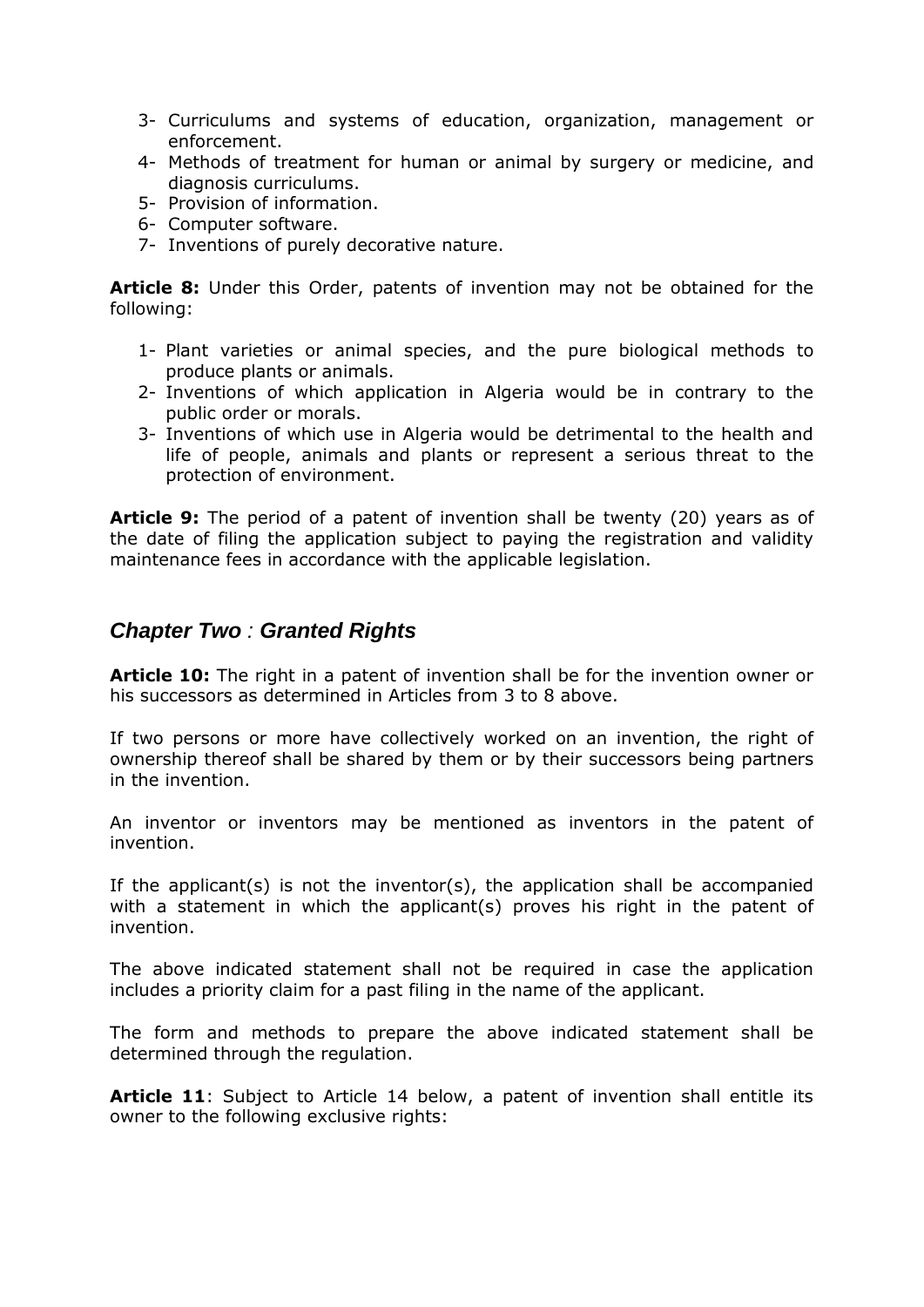1- In case the invention subject matter is a product, the right to prevent others from manufacturing, using, selling, offering for sale, or importing such product without his approval.

2- In case the invention subject matter is a method of manufacturing, the right to prevent others from using such method and using the product directly resulting from this method or selling, offering for sale or importing thereof for these purposes without his approval.

A patent owner shall have the right to assign such patent, transfer it to his successors or conclude licensing contracts in this regard.

**Article 12:** The rights protected through the patent of invention shall only include activities of industrial or commercial purposes.

These rights shall not include:

1- Activities conducted only for scientific research purposes.

2- Activities related to the product included in the patent after duly offering this product in the market.

3- Using means protected by a patent on board of ships and spaceships, or foreign air or land transportation apparatuses which enter the territorial waters, air domain or national land temporarily or due to an emergency.

**Article 13:** Unless an impersonation is judicially proved, the first applicant of a patent of invention or the first claimant of the priority thereof shall be considered the inventor. This capacity shall be transferred, when necessary, to his successors.

**Article 14:** If a person, at the time of filing the patent of invention application or the date of the legally claimed priority, has conducted the following in good faith:

- 1- Manufacturing the product or using the method of manufacturing subject matter of the patented invention.
- 2- Serious preparations to initiate such manufacturing or use, he may proceed his work in spite of the said patent of invention.

The right of prior user may only be transferred to the institution, the company, or the branches thereof in which the use or preparation for use has taken place.

### <span id="page-3-0"></span>*Chapter Three : Certificate of Addition*

**Article 15:** The owner of a patent or holder of rights thereof may, as long as the patent is valid, make changes, improvements or additions to his invention while meeting the required procedures to file the application determined in Articles from 20 to 25 below.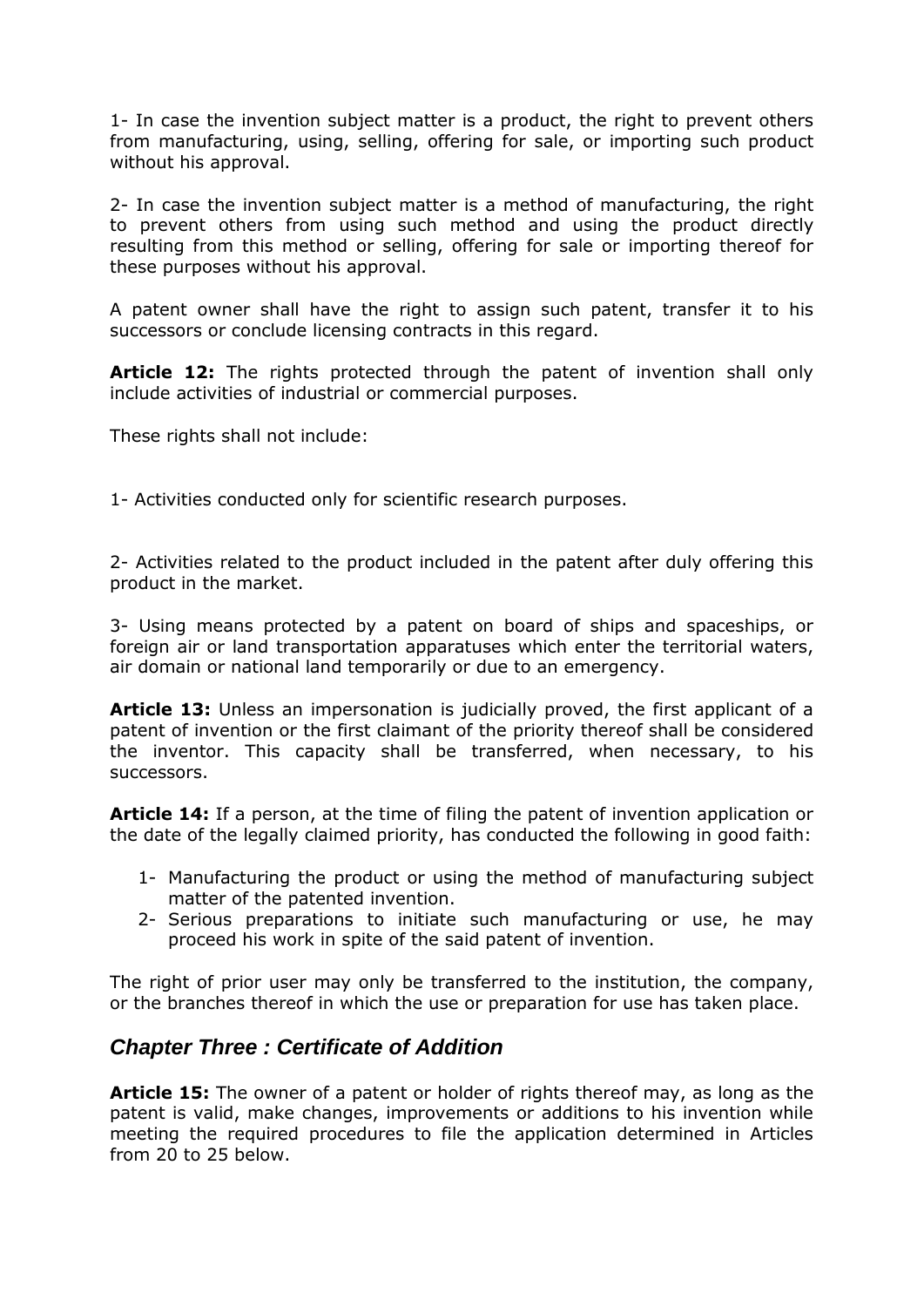These changes, improvements or additions shall be evidenced by certificates to be delivered in the same form of the main patent and have the same effect.

The application for a certificate of addition shall require the payment of the fees determined in accordance with the applicable legislation.

Certificates of addition shall expire when the term of main patent expires.

**Article 16:** As long as the certificate of addition has not been delivered, the applicant of such certificate may transform his application into a patent of invention application of which filing date shall be on the same day of filing the application for a certificate of addition.

The patent acquired as a result of the said transfer in the first Paragraph above shall require the payment of the validity maintenance fees as of the date of filing the application for the certificate of addition.

### <span id="page-4-0"></span>*Chapter Four : Service Inventions*

**Article 17:** An invention created by one person or more during the execution of an employment contract that includes an inventive assignment explicitly entrusted to them shall be considered a service invention.

In this case, if a special agreement is not concluded between the user body called "the Body" and the inventor, such Body shall have the right of invention property.

If the Body has explicitly expressed its abandonment of this right, it shall be the right of the inventor.

However, the invention owner shall have the right to be qualified as inventor in accordance with Paragraph 3 of Article 10 above.

The methods to implement the provisions of this Article shall be determined through the regulation.

**Article 18**: A service invention shall be the invention created by one person or more using the technologies and/or the tools of the Body under an agreement other than the agreement provided for in Article 17 above.

The methods to implement the provisions of this Article shall be determined through the regulation.

### <span id="page-4-1"></span>*Chapter Five : Confidential Inventions*

Article 19: The inventions of interest to the national security or of special influence on the public interest shall be considered confidential without prejudice to the material and moral rights of the inventor.

The methods to implement the provisions of this Article shall be determined through the regulation.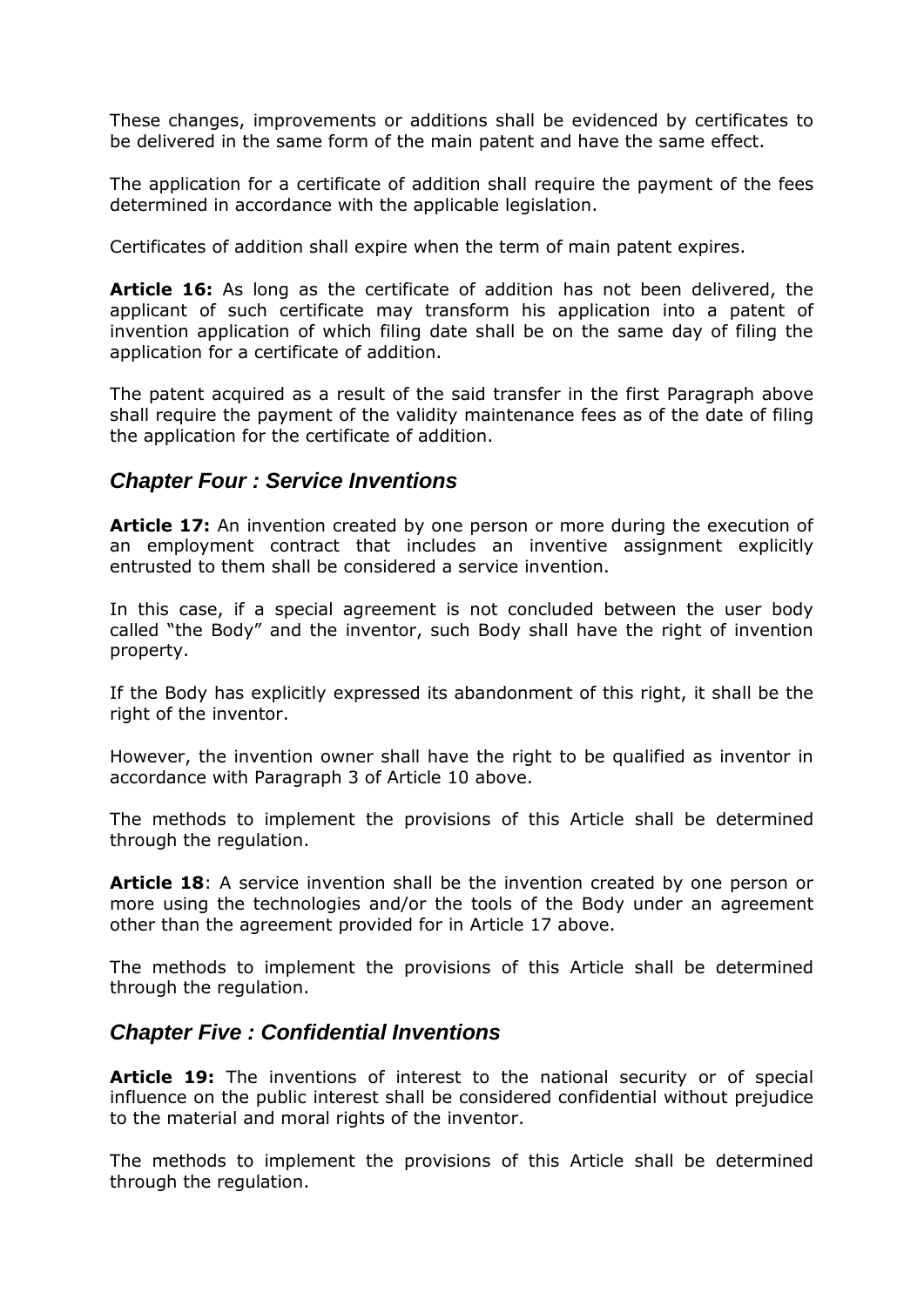# <span id="page-5-0"></span>**Part Three : Filing, Examination, & Issuance**

### <span id="page-5-1"></span>*Chapter One : Filing*

**Article 20:** Each person who wishes to obtain a patent of invention shall file a written application to the competent authority.

A patent of invention application shall include the following:

- Application form, description of the invention, request or a number of requests, a drawing or a number of drawings, when necessary, and a brief description.

- Documents proving the payment of determined fees.

Unless otherwise is mutually agreed, the applicants residing abroad shall be represented before the competent authority.

The methods to implement the provisions of this Article shall be determined through the regulation.

**Article 21:** Regardless of the Provisions of Article 20 above, the date of filing the patent of invention application shall be the date in which the competent authority receives at least the following:

- a- A written application form introducing the applicant and expressing his wish to obtain a patent of invention.
- b- A description of the invention enclosed with one request at least.

However, the international application that has obtained an international filing date under the Patent Cooperation Treaty, which covers Algeria as a country interested in obtaining patents, shall be considered as a patent application filed on its international filing date.

**Article 22:** The patent of invention application shall not include more than one invention or a number of interrelated inventions consisting, as a whole, one comprehensive invention.

Such application shall not also include any restrictions, conditions, reservations, limitations or rights entitlement.

An invention shall be sufficiently described in a clear and complete manner that an expert would be able to put it into operation.

The claim or claims included in the invention shall determine the scope of required protection. They should be clear, concise and entirely based on description. The concise description shall be used only for the purposes of benefiting from the technological information.

**Article 23:** Each person who wishes to claim the priority of a previous filing for the same invention shall submit a priority statement and a copy of the previous application as per the conditions and dates determined by the regulation.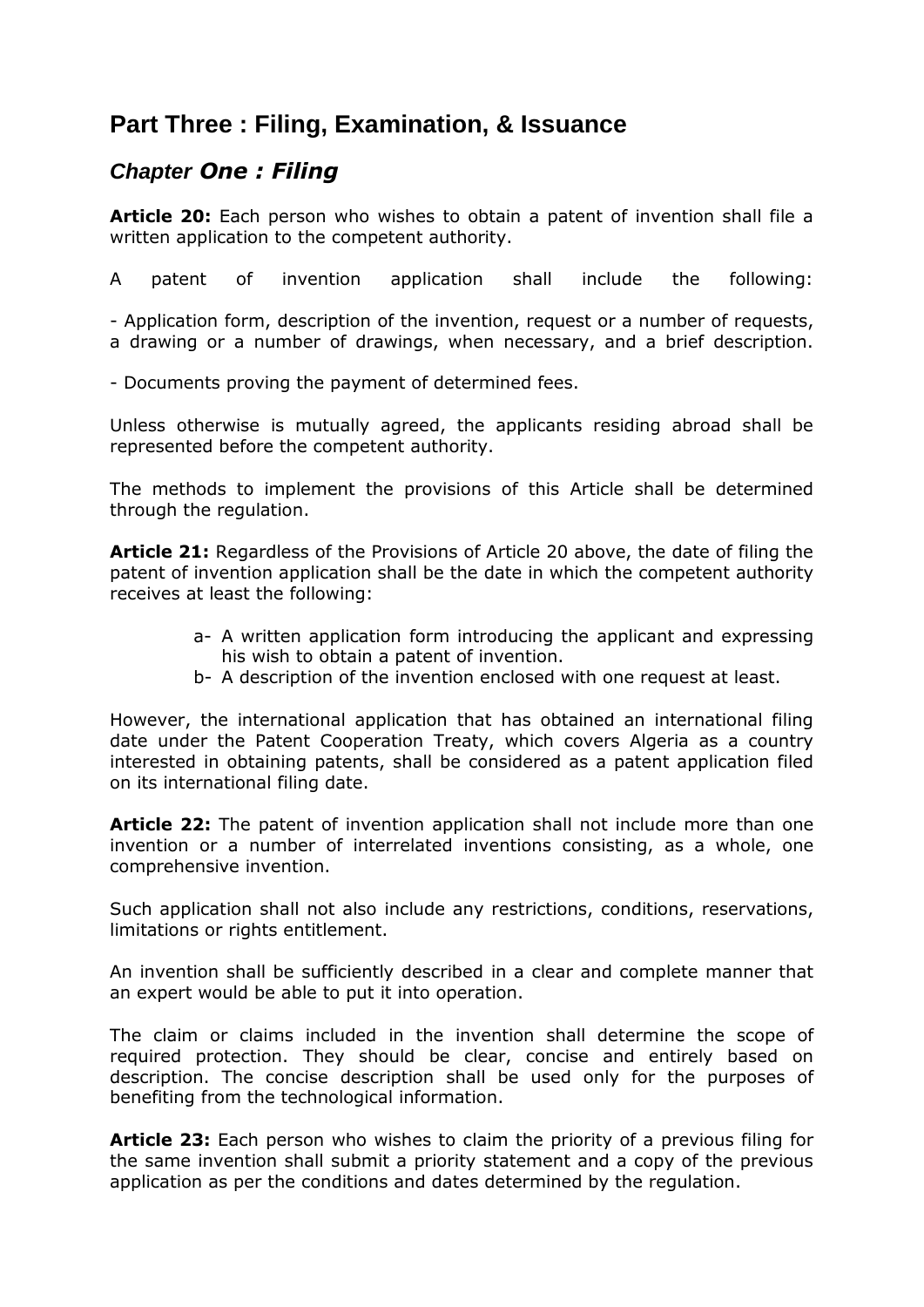**Article 24**: Each person, who has exhibited an invention in an official international or officially recognized exhibition, may request the protection of this invention and claim priority as from the date of exhibiting the subject matter thereof within the twelve months following the date of closing the exhibition,.

**Article 25:** The applicant may, fully or partially, withdraw his application prior to the issuance of the patent of invention.

**Article 26**: Prior to issuing the patent of invention and after paying the determined fees, the applicant may correct, if necessary, the material mistakes legally proved in the filed documents.

In case of not paying the required fee or not making the amendments within the determined period, which may be extended when necessary, the patent shall be delivered as it is.

### <span id="page-6-0"></span>*Chapter Two : Examination*

**Article 27**: After filing is made, the competent authority shall make sure that all conditions related to the filing procedures determined in Section One of Part Three above and in the adopted provisions for implementation are fulfilled.

If the application does not fulfill such conditions, the applicant or his representative shall be called to correct the file within a period of two months. Such period may be extended when necessary upon the request thereof.

The corrected application shall be dated on the first filing date.

In case of not correcting the application file within the determined period, the application shall be deemed as being withdrawn.

**Article 28:** The competent authority shall also make sure that the subject matter of the application is not listed in the fields provided for in Article 7, and not naturally excluded from the protection under Articles from 3 to 6 & 8.

The competent authority shall inform the applicant, when necessary, that his application is not patentable.

**Article 29:** If it is clear that any application does not comply with the Provisions of Paragraph One of Article 22 above, such application may be divided into several applications where each one of them is dated on the filing date of the original application according to the periods determined by the regulation.

The subject matter of each divided application shall not exceed the content of the original application.

**Article 30:** The competent authority may require the applicant, prior to issuing the patent of invention, to provide any information related to any protection document he has requested or obtained in other countries for the same invention he applied for therein.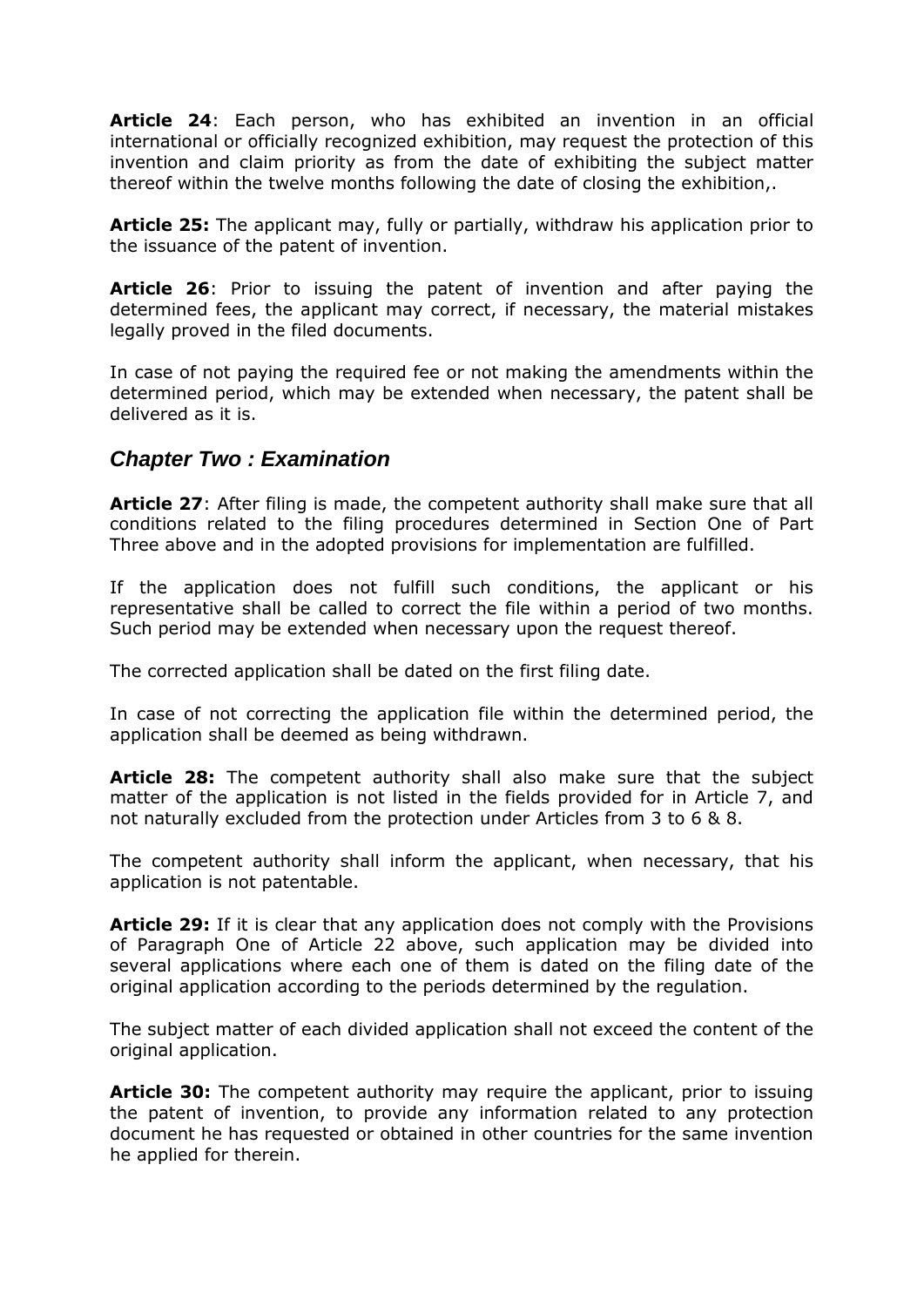### <span id="page-7-0"></span>*Chapter Three: Issuance*

**Article 31:** The patents with proper applications shall be issued without prior inspection or guarantee at the applicants' responsibility, whether related to the invention fact, novelty, merit or the description faithfulness or accuracy. The competent authority shall give the applicant a certificate proving the application's correctness and representing the patent of invention.

The above-indicated certificate shall be attached with a copy of the description, claims and designs after assuring their conformity with the originals thereof, when necessary.

# <span id="page-7-1"></span>**Part Four: Registration & Publication**

### <span id="page-7-2"></span>*Chapter One: Patents Register*

**Article 32:** The competent authority shall keep a register in which all patents of invention mentioned in Article 31 are registered by their issuance sequence, as well as all processes required to be registered under this Order and the adopted provisions for its implementation.

The methods to keep the register shall be determined through the regulation, and the competent authority shall keep an extract of the numbered and initiated register.

Any person may access the register of invention patents and obtain extracts thereof after paying the determined fee.

### <span id="page-7-3"></span>*Chapter Two: Publication*

**Article 33:** The competent authority shall issue an official release for patents.

**Article 34:** Subject to the provisions of Article 19 above, the competent authority shall periodically publish the patents and work provided for in Article 32 above in the its official release.

**Article 35**: The competent authority shall keep the documents of patent description, claims and designs after being published in the release indicated in Article 33 above. Such documents shall be informed on upon any legal order. Each person shall have the right to access such documents and obtain copies thereof after paying the relevant entitlements. The provisions of the previous two paragraphs shall be applicable to the official copies delivered by the applicants who claim the priority of previous filing.

The patent applicant, who claims the priority of filing outside the country, may get an official copy of his application prior to receiving the patent.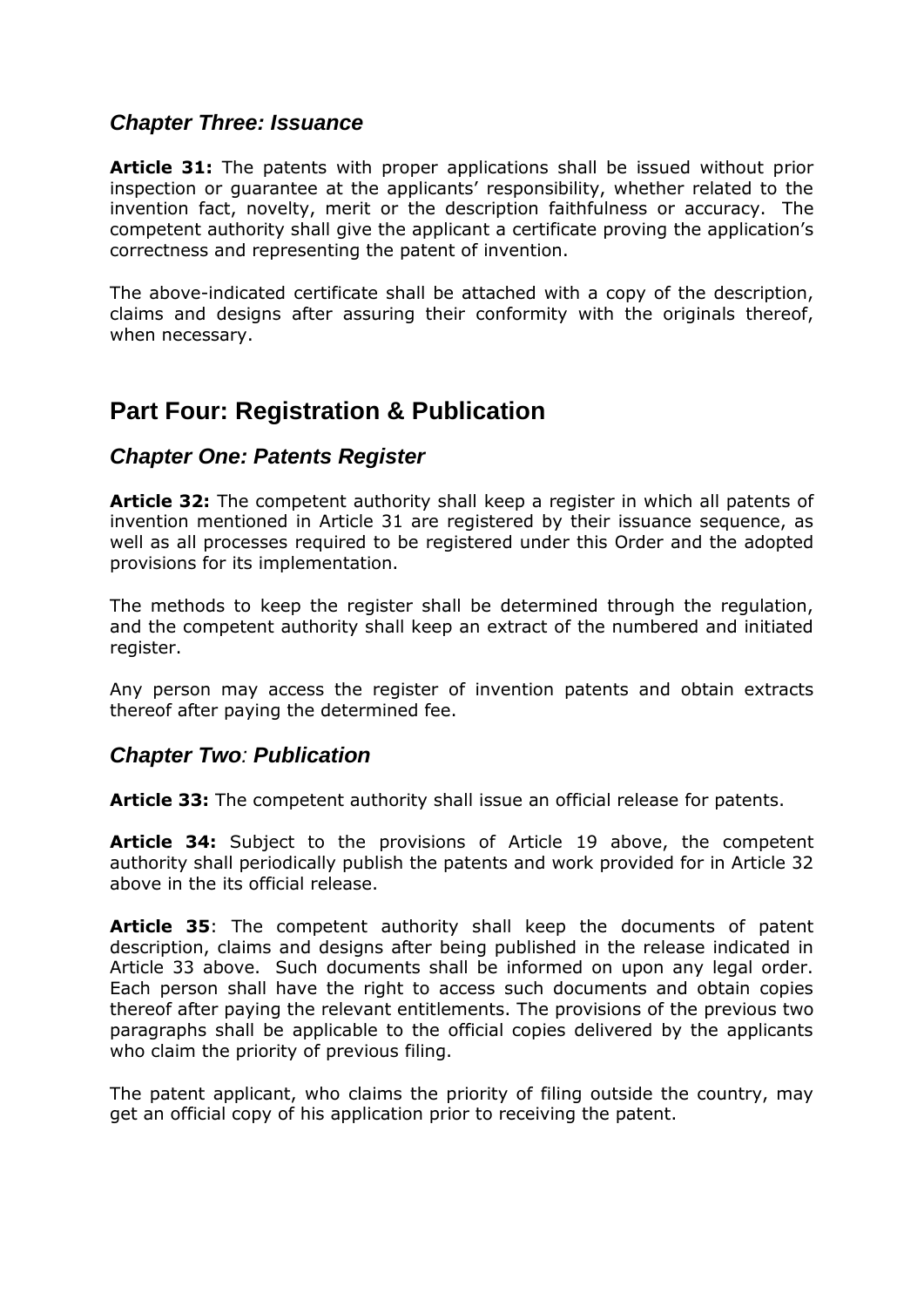# <span id="page-8-0"></span>**Part Five: Transfer of Rights**

### <span id="page-8-1"></span>*Chapter One: Transfer*

**Article 36:** The rights resulting from the patent's application, patent and/or the related potential certificates of addition shall be wholly or partially transferable.

All details shall be recorded in the contracts comprising ownership transfer, right of use assignment, forfeiture thereof, mortgage or dismortgage related to the patent's application or patent in accordance with the law regulating this contract. These contracts shall be recorded in the patent's register.

The contracts mentioned in the above paragraph shall not be effective towards third party unless they are registered.

### <span id="page-8-2"></span>*Chapter Two: Contractual Licenses*

**Article 37:** The patent's owner or applicant may grant a third party the license to use his invention under a contract.

The items included in contracts related to the license shall be considered void if they impose on the license purchaser, in the industrial or commercial field, limitations that represent abusive use of the patented rights in a manner that causes detrimental effects on the competition in the national market.

### <span id="page-8-3"></span>*Chapter Three: Compulsory License for Invention Non-Use or Defect*

**Article 38:** Each person, in anytime after four year from the patent filing date or three years from the patent issuance date, may obtain from the competent authority a use license as a result of not using the invention or a defect therein.

To estimate the term mentioned in the above paragraph, the competent authority shall apply the maximum terms.

The compulsory license shall not be granted unless the competent authority verifies the invention non use or defect and non-existence of circumstances justify thereof.

**Article 39**: Each person who applies for a compulsory license shall, in accordance with Articles 38 and 47 herein, prove the submission of an application to the patent owner to get a contractual license that he could not obtain under equitable conditions.

**Article 40:** The compulsory license, mentioned in Article 38 above, shall only be granted to the applicant who provides the necessary guarantees regarding a use that will avoid the defect which has led to the compulsory license.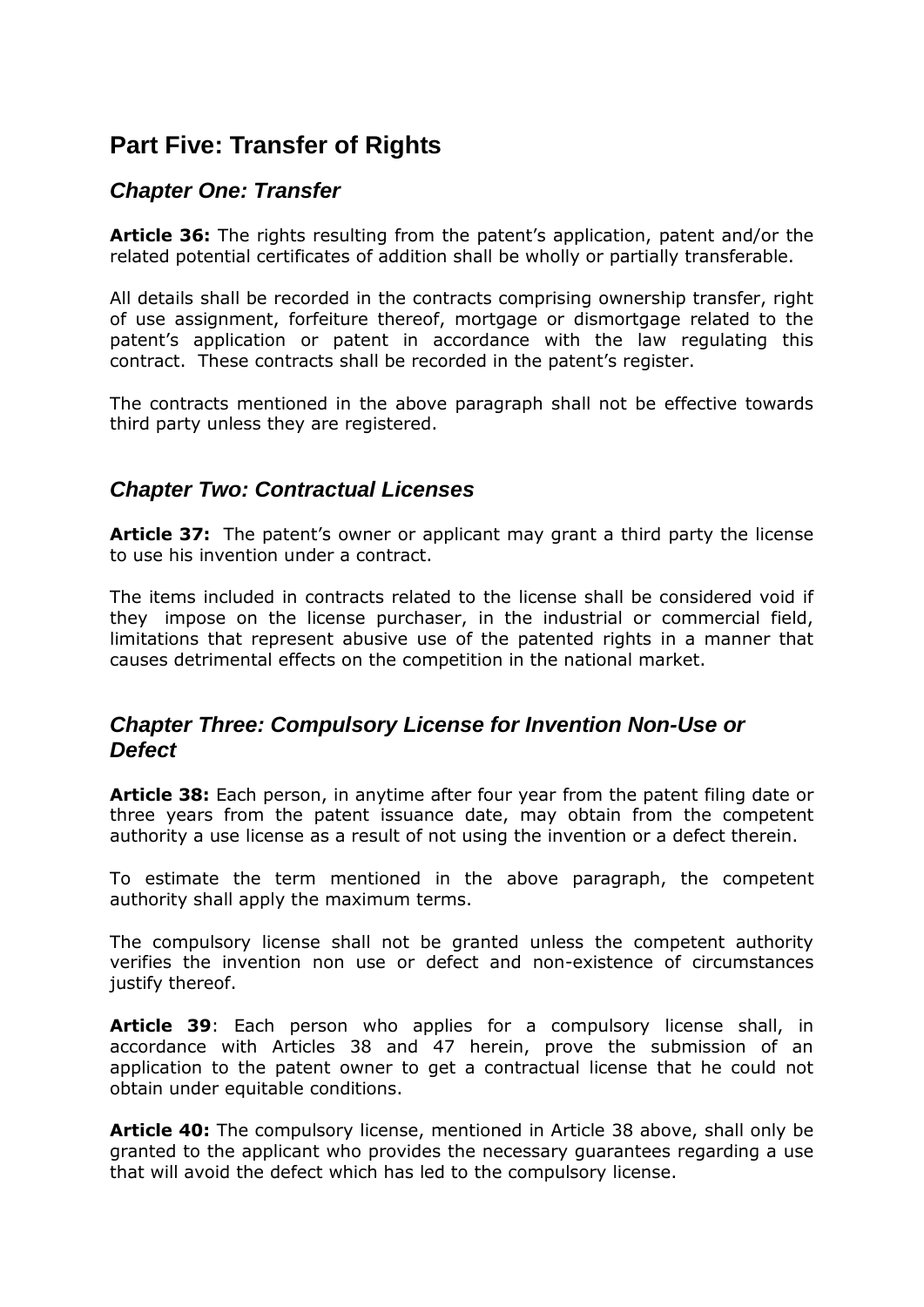**Article 41:** The compulsory license shall be granted in return for appropriate compensation, as may be the case, subject to the economic value thereof.

**Article 42**: The compulsory license may be transferred only with a part of the utilized institution or commercial shop. The transfer shall not occur without the approval of the competent authority.

**Article 43:** The compulsory license or its transfer shall be registered with the competent authority against specified fee.

**Article 44:** The competent authority may amend the decision to grant the compulsory license upon the request of the patent's owner or the beneficiary of compulsory license, and if new events arise that justify such amendment, particularly, if the patent's owner grants contractual licenses with more privileged conditions to the licensor.

**Article 45**: Without prejudice to the provisions of the last paragraph of this Article, the competent authority may withdraw the compulsory license upon the request of the patent's owner in the following cases:

1) If the conditions that justify granting the compulsory license are no longer exist.

2) If the specified conditions are not fulfilled by the beneficiary of the compulsory license.

The competent authority shall not withdraw the compulsory license if convinced of circumstances that justify the continuation thereof, particularly, in the case mentioned in the first point above, where the licensee is using the invention industrially protected by the patent or he has made serious preparations thereof.

**Article 46**: The application of patent compulsory license shall be submitted to the competent authority supported by evidences mentioned in Article 39 above.

The competent authority shall invite the patent's owner and the applicant or their representatives to hear from them. If the competent authority has granted the compulsory license, it shall identify its conditions, term and the required compensation to the patent's owner, unless both parties reach an agreement, without prejudice to the objection before the relevant judicial party that initially and finally decides upon this issue.

The provisions of this Article shall be applicable in case of the transfer of the patent compulsory license in accordance with Article 42 herein.

**Article 47**: If the use of patented invention is not possible without prejudice to the rights protected by prior patent, a compulsory license shall be granted to the owner of subsequent patent upon his request.

Such patent shall be granted within the necessary limitations to use the invention, provided that this invention constitutes an apparent technological progress and significant economic interest regarding the invention subject matter of the prior patent.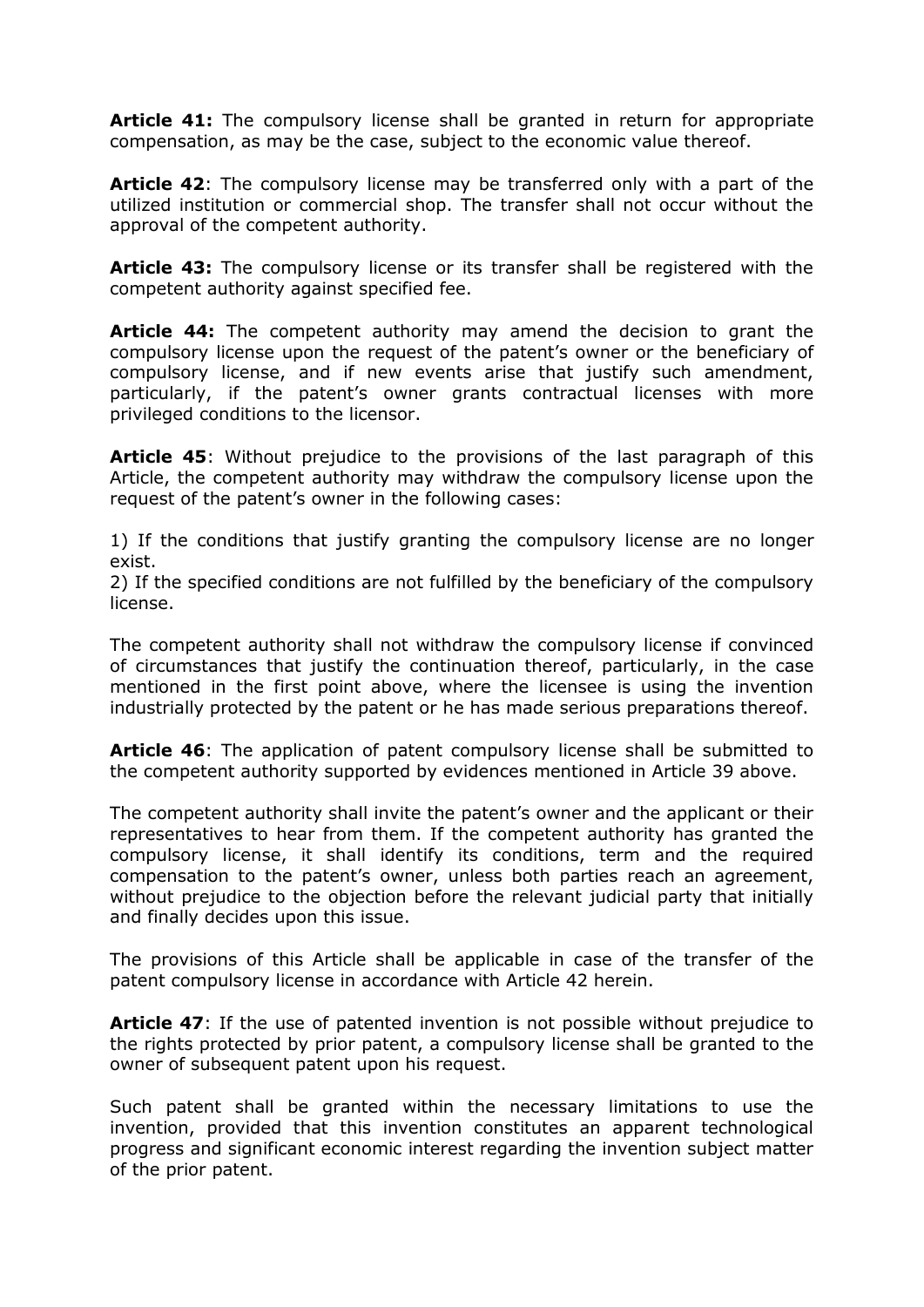The owner of prior patent shall have the right in the reciprocal license as per reasonable terms to use the invention subject matter of the subsequent patent.

**Article 48**: The compulsory license mentioned in Article 38 shall not be exclusive and shall basically aims at supplying the national market.

### <span id="page-10-0"></span>*Chapter Four: Compulsory License for Public Benefit*

**Article 49**: The Minister of the Industrial Property may, in any time, grant the compulsory license to a state department or to others nominated by him, for patent application or patent of invention, in the following cases:

1) When necessitated by the public interest, in particular, the national security, nutrition, health or developing other national economic sectors, especially, when the prices of patented pharmaceutical articles are different from and higher than the market average prices.

2) If a legal or administrative entity considers that the patent's owner or licensee is using the patent in contrary to the competitive rules. If the Minister of the Industrial Property decides that using the patent in implementation of this paragraph permits refraining from this act.

**Article 50:** The Articles 43 to 46 and Article 48 shall be applicable in addition to the necessary change to the compulsory license for public benefit.

# <span id="page-10-1"></span>**Part Six**: **Rights Forfeiture**

### <span id="page-10-2"></span>*Chapter One: Rights Assignment*

**Article 51:** The patent's owner may wholly or partially, in anytime, assign one or more claims related to his patent by submitting a written statement to the competent authority.

The methods to implement this Article shall be determined through the regulation.

**Article 52:** If one of the patents mentioned in the first and second sections of chapter five above has been registered in the patent's register, the patent assignment shall not be registered unless the licensee submits a statement in which he accepts such assignment.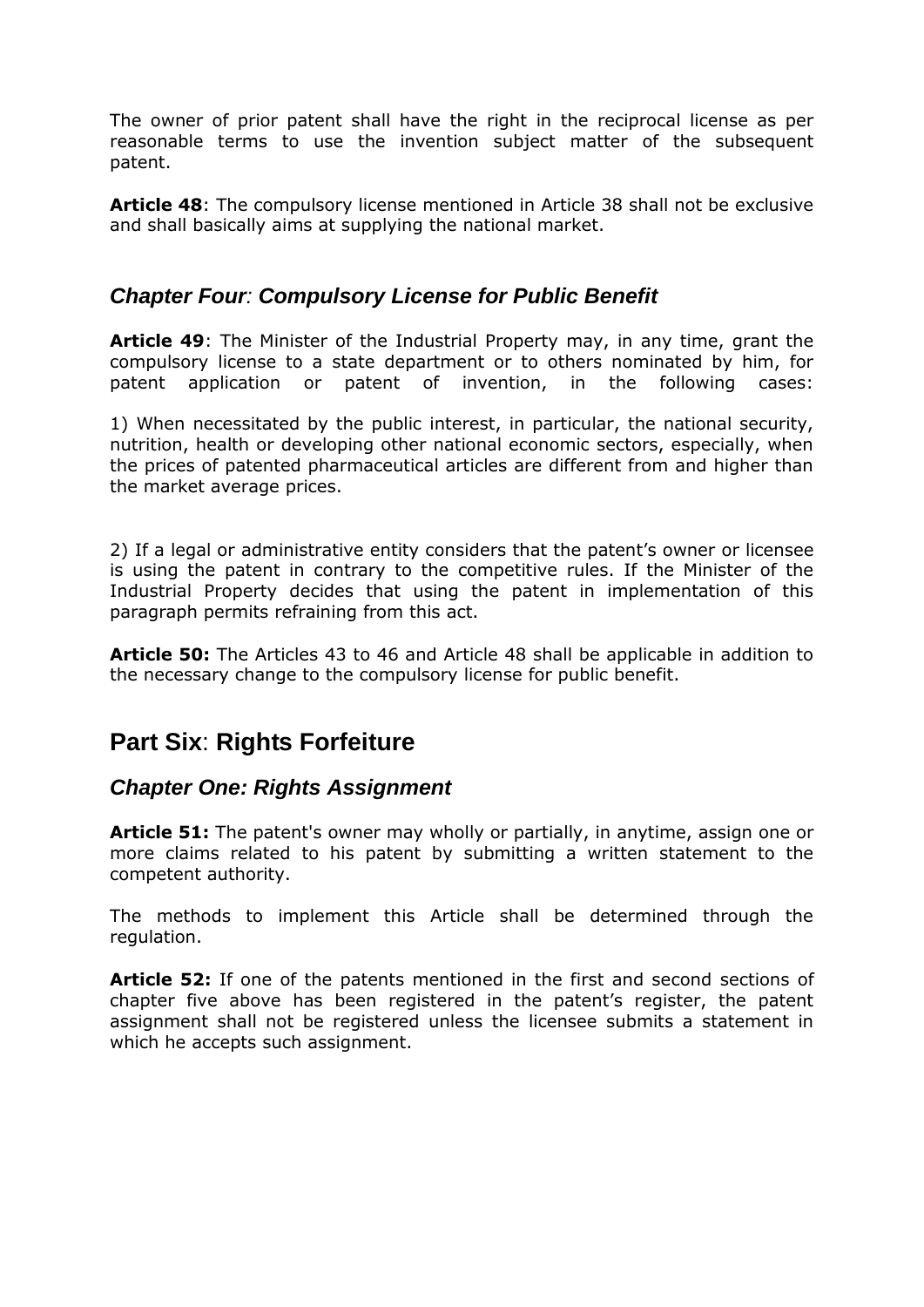### <span id="page-11-0"></span>*Chapter Two: Nullification*

**Article 53:** The competent judicial authority shall announce the complete or partial nullification of a claim or more related to the patent upon the request of the concerned person in the following cases:

- 1) If the subject matter of the patent has not been in compliance with the provisions included in Articles 3 to 8 above.
- 2) If the description of the invention has not been in compliance with the provisions of Article 22 (paragraph 3) above, and if the patent requirements have not identified the required protection.
- 3) If the invention itself has been a subject matter of a patent in Algeria based on prior application or has benefited from prior filing.

When the nullification decision becomes final, the party who has interest in the expedition shall by the force of the law notify thereof to the competent authority for registration and publication.

### <span id="page-11-1"></span>*Chapter Three: Forfeiture*

**Article 54:** The patent shall forfeit if the annual validity maintenance fees are not paid in the date corresponding to the date of filing thereof and provided for in Article 9 above.

However, the patent's owner or applicant shall have a period of six months from this date to pay the due fees in addition to a delay fine.

In addition, and upon a justified request from the patent owner to be submitted within no later than (6) months after the expiry of legal term, the competent authority may decide to requalify the patent after paying the due fees and the requalification fee.

**Article 55:** If two years expire after granting the compulsory license without discovering the non-use or defect of the patented invention for reasons attributed to the owner, the competent judicial authority may, upon a request from the concerned Minister and after consultation with the Minister of Industrial Property, pass a ruling of the patent forfeiture.

## <span id="page-11-2"></span>**Part Seven : Rights & Penalties Infringement**

### <span id="page-11-3"></span>*Chapter One: Civil Actions*

**Article 56:** Subject to Articles 12 and 14 above, all acts set forth in Article 11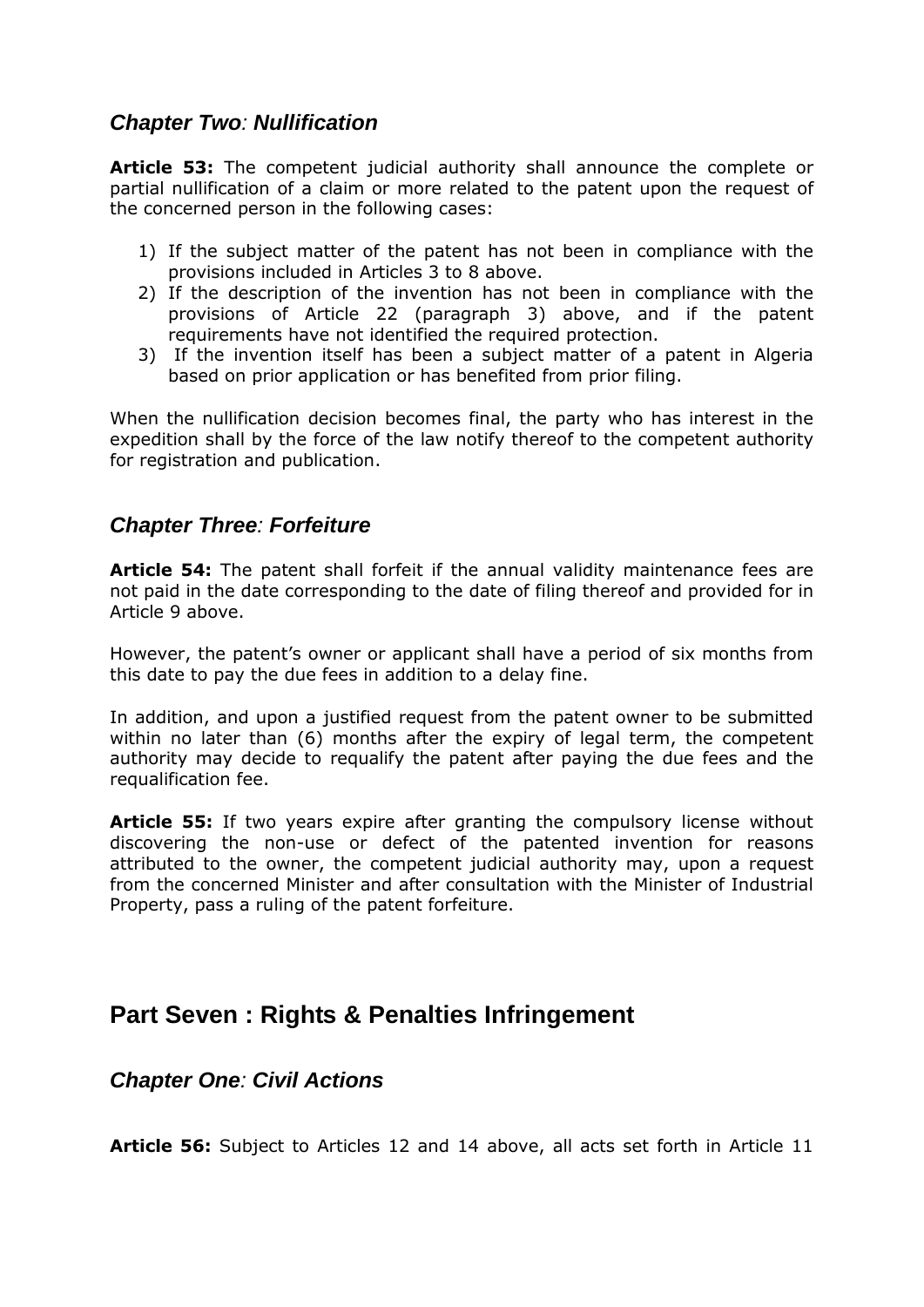above that occur without the approval of the patents owner shall be considered an infringement of the patent's rights.

**Article 57:** All occurrences prior to the registration of a patent application shall not be considered as infringing the patent rights and shall not entail a conviction even a civil one, except for the occurrences that occur after notifying the suspected counterfeiter with an official copy of the patent description attached to the patent application.

**Article 58**: The owner of the patent or his successor may file a lawsuit against any person who has performed or is performing one of the acts in accordance with Article 56 above.

If the plaintiff proves the occurrence of an act mentioned in the paragraph above, the competent judicial authority shall decide awarding the civil compensations. It may also order the prohibition of such acts and take any other procedure provided for in the valid legislation.

**Article 59:** Notwithstanding the provisions of paragraph 2 of Article 58 above, and until proving the contrary, every identical product manufactured without the approval of the patent's owner shall be considered a product obtained by a patented method, at least in one of the following two cases:

1) When the patent subject matter is a method to obtain a new product.

2) When there is a large possibility that the identical product has been obtained by the patented method and the patent's owner could not, despite the exerted efforts, explain the used method.

In this case, the judicial authority may order the defendant to provide the evidences to prove that the used method to obtain an identical product is different from the patented method.

Moreover, the competent judicial authority shall take into consideration the legal interests of the defendant when approving any required evidences through non disclosure of his commercial and industrial secrets.

**Article 60:** The defendant may in any case provided for in Articles 58 & 59 above file a lawsuit of patent nullification through the same proceeding.

### <span id="page-12-0"></span>*Chapter Two: Penal Actions*

**Article 61:** Every intentional act committed in accordance with the provision of Article 56 above shall be considered a counterfeit misdemeanor.